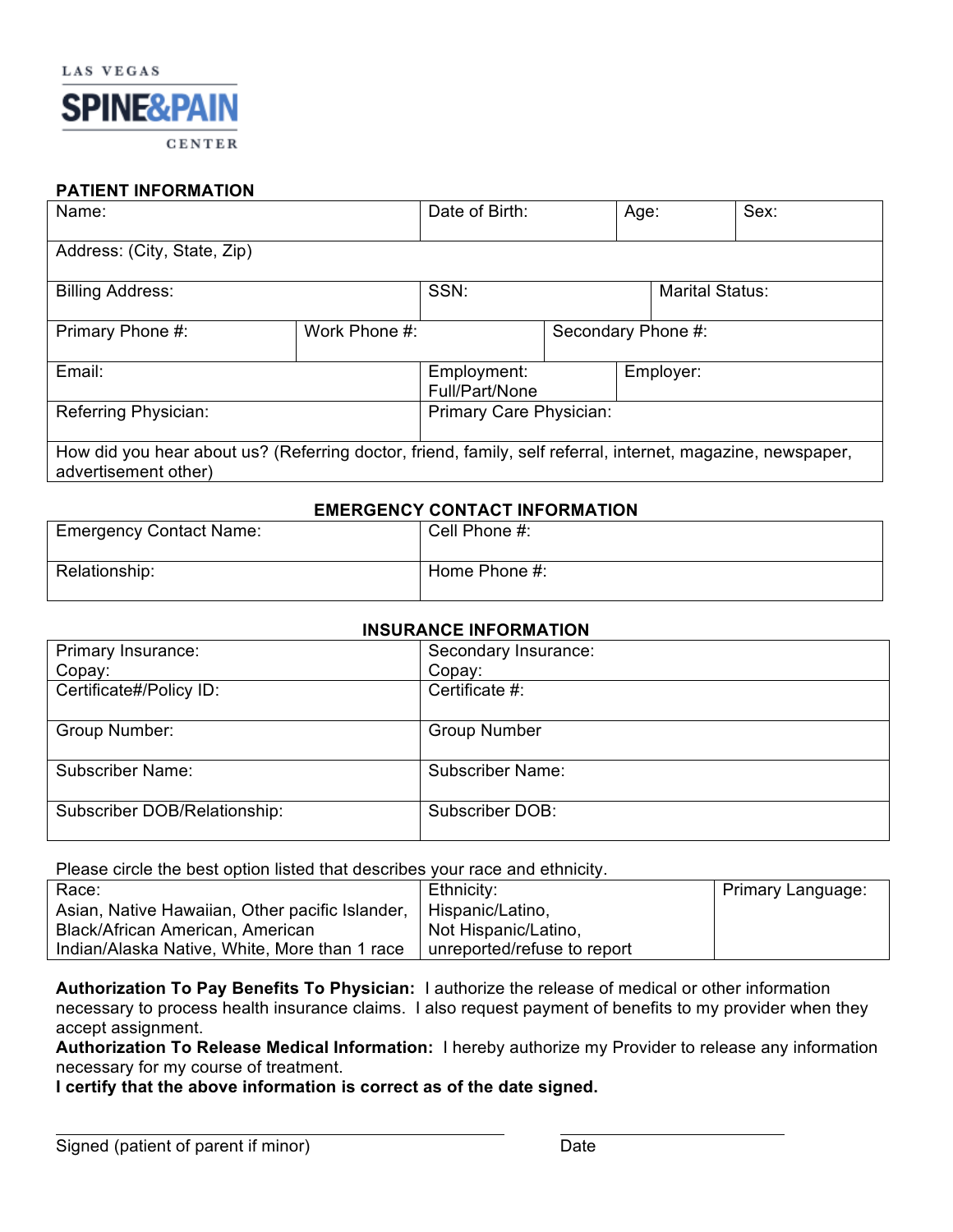|               | LAS VEGAS             |
|---------------|-----------------------|
| Patient Name: | <b>SPINE&amp;PAIN</b> |
| DOB:          | <b>CENTER</b>         |

Please mark the correct box if the question applies to you, and circle the score based upon your gender. If not applicable, please circle N/A.

1. Has anyone in your family ever had a history of substance abuse?

| Alcohol<br><b>Illegal Drugs</b><br>Prescription Drugs [ ]                                                                     | [ ]<br>[ ]                        | F Score<br>$\mathbf{1}$<br>$\overline{2}$<br>$\overline{4}$ | M Score<br>3<br>3<br>$\overline{4}$ | N/A |
|-------------------------------------------------------------------------------------------------------------------------------|-----------------------------------|-------------------------------------------------------------|-------------------------------------|-----|
| 2. Have you ever had a personal history of substance abuse?                                                                   |                                   |                                                             |                                     |     |
| Alcohol<br>Alcohol [ ]<br>Illegal Drugs [ ]<br>Prescription Drugs [ ]                                                         |                                   | 3<br>$\overline{4}$<br>5                                    | $\mathbf{3}$<br>$\overline{4}$<br>5 | N/A |
| 3. Mark box if your age is between 16-45.                                                                                     |                                   |                                                             |                                     |     |
|                                                                                                                               | $\begin{bmatrix} \end{bmatrix}$   | $\mathbf{1}$                                                | $\mathbf{1}$                        | N/A |
| 4. Have you had a history of preadolescent Sexual Abuse?                                                                      |                                   |                                                             |                                     |     |
|                                                                                                                               | $\begin{bmatrix} \end{bmatrix}$   | 3                                                           | $\boldsymbol{0}$                    | N/A |
| 5. Have you ever been diagnosed with Attention Deficit Disorder, Obsessive Compulsive Disorder, Bipolar,<br>or Schizophrenia? |                                   |                                                             |                                     |     |
|                                                                                                                               | $\begin{bmatrix} 1 \end{bmatrix}$ | 2                                                           | $\overline{2}$                      | N/A |
| 6. Have you ever been diagnosed with Depression?                                                                              |                                   |                                                             |                                     |     |
|                                                                                                                               | $\begin{bmatrix} 1 \end{bmatrix}$ | $\mathbf{1}$                                                | $\mathbf{1}$                        | N/A |
|                                                                                                                               | Total                             |                                                             |                                     |     |

I certify that the above information is correct to the best of my knowledge.

\_\_\_\_\_\_\_\_\_\_\_\_\_\_\_\_\_\_\_\_\_\_\_\_\_\_\_\_\_\_\_\_\_\_\_\_\_\_\_\_\_\_\_\_\_\_\_\_\_\_\_\_\_\_\_ \_\_\_\_\_\_\_\_\_\_\_\_\_\_\_\_\_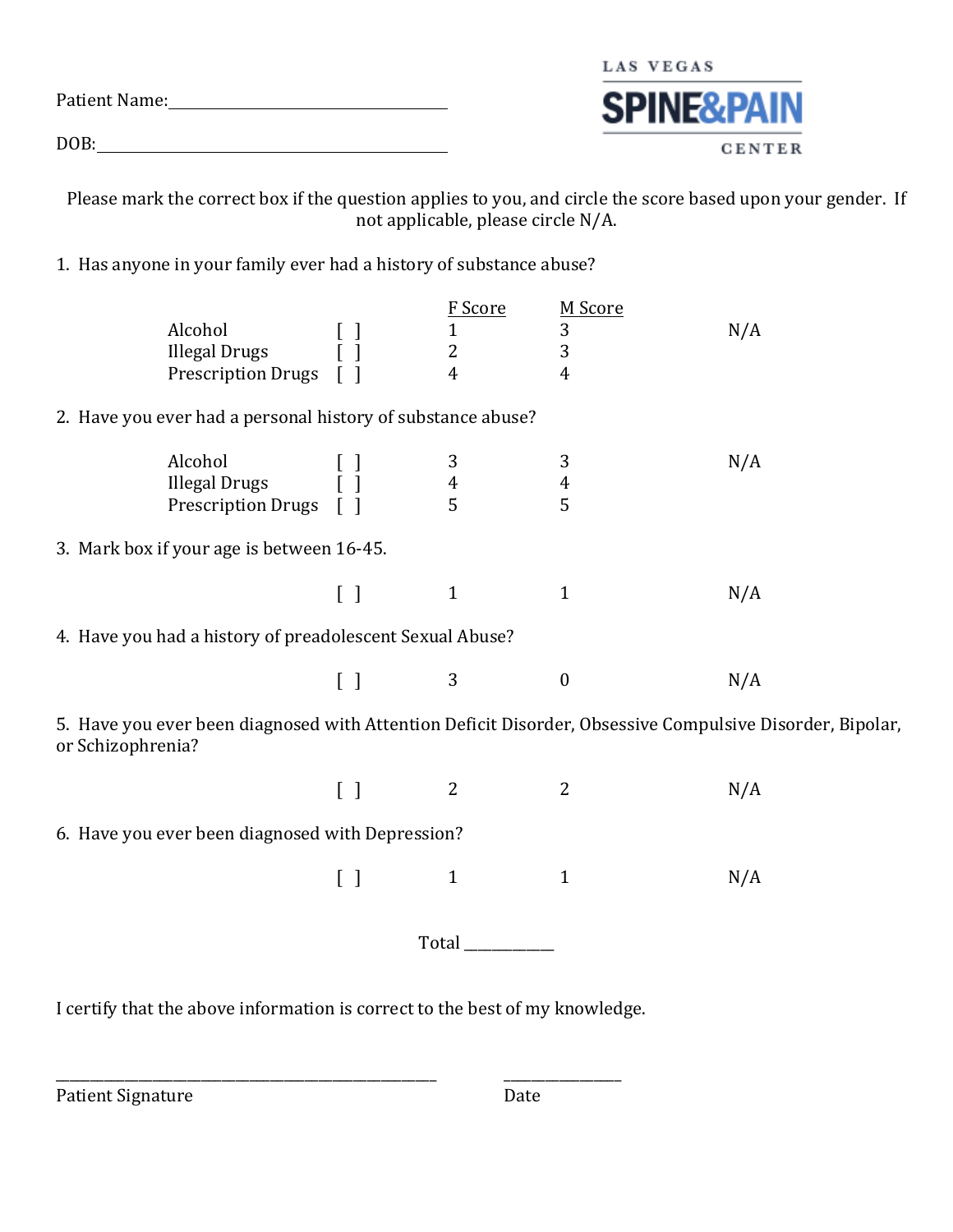| Please identify your main pain area                                 |                                    |  |  |  |  |
|---------------------------------------------------------------------|------------------------------------|--|--|--|--|
| O Abdominal Pain                                                    |                                    |  |  |  |  |
| O Radiates into Pelvis                                              |                                    |  |  |  |  |
| O Radiates into Lower back                                          |                                    |  |  |  |  |
| $\overline{O}$ Radiates into Legs $\overline{O}$ L $\overline{O}$ R |                                    |  |  |  |  |
| <b>O Lower Back Pain</b>                                            |                                    |  |  |  |  |
| O Radiates into legs                                                | 0 <sub>L</sub><br>- O R            |  |  |  |  |
| O Buttock Pain                                                      | 0 <sub>L</sub><br>0 R              |  |  |  |  |
| O Hip Pain                                                          | 0 L<br>$\bigcirc$ R                |  |  |  |  |
| O Upper Back Pain                                                   |                                    |  |  |  |  |
| O Radiates into Ribs O L O R                                        |                                    |  |  |  |  |
| O Neck Pain                                                         |                                    |  |  |  |  |
| <b>O Causes headaches</b>                                           |                                    |  |  |  |  |
| $\overline{O}$ Radiates into Arms $\overline{O}$ L $\overline{O}$ R |                                    |  |  |  |  |
| O Radiates into Mid-Back                                            |                                    |  |  |  |  |
| O Upper Body Pain                                                   |                                    |  |  |  |  |
| O Shoulders                                                         | 0 <sub>L</sub><br>$\overline{O}$ R |  |  |  |  |
| 0 Arms                                                              | 0 L 0 R                            |  |  |  |  |
| O Hands                                                             | 0 L 0 R                            |  |  |  |  |
| O Headaches                                                         |                                    |  |  |  |  |
| O Frontal Area                                                      | $\overline{O}$ L<br>- O R          |  |  |  |  |
| O Temples                                                           | 0L<br>$\overline{O}$ R             |  |  |  |  |
| O Back of Head                                                      | OL OR                              |  |  |  |  |
| <b>O Lower Body Pain</b>                                            |                                    |  |  |  |  |
| $\circ$ Groin                                                       | 0 L 0 R                            |  |  |  |  |
| O Pelvis                                                            | 0 L 0 R                            |  |  |  |  |
| $\circ$ Hips                                                        | 0 L<br>$\overline{O}$ R            |  |  |  |  |
| O Buttocks                                                          | 0 L 0 R                            |  |  |  |  |
| O Knees                                                             | 0 L 0 R                            |  |  |  |  |
| 0 Feet                                                              | $0L$ $0R$                          |  |  |  |  |
| O Facial Pain                                                       | 0 L<br>$\bigcirc$ R                |  |  |  |  |
| O Pelvic Pain                                                       |                                    |  |  |  |  |
| $\bigcirc$ Coccyx                                                   |                                    |  |  |  |  |
| O Radiates into Legs O L O R                                        |                                    |  |  |  |  |
| <b>O Diffused Body Pain</b>                                         |                                    |  |  |  |  |
| O Chest                                                             |                                    |  |  |  |  |
| 0 Back                                                              |                                    |  |  |  |  |
| O Neck                                                              |                                    |  |  |  |  |
| 0 Arms                                                              | OL OR                              |  |  |  |  |
| $\bigcirc$ Legs                                                     | 0 L 0 R                            |  |  |  |  |
| O Face                                                              |                                    |  |  |  |  |
| 0 Head                                                              |                                    |  |  |  |  |

 $\mathbf{R}$  $\ddot{=}$ R Height \_\_\_\_\_\_\_\_\_\_\_\_\_\_\_ Weight \_ **Quality of pain:** O Burning O Deep O Cramping  $\qquad \qquad \odot$  Shooting  $\qquad \qquad \odot$  Shooting  $O$  Aching O Stabbing O Dull O Throbbing  $\qquad$  O Pins and Needles **Severity of Pain:** O Mild O Mild to Moderate

Please shade the area where you feel the worst pain

### **Onset of Pain:**

O Acute O Sudden O Gradual

O Moderate O Moderate to Severe

- O Sudden, following incident
- O Gradual, following incident
- O Following trauma

O Severe 

O Following a vehicle accident

### **Pain Pattern:**

O Intermittent O Episodic O Persistent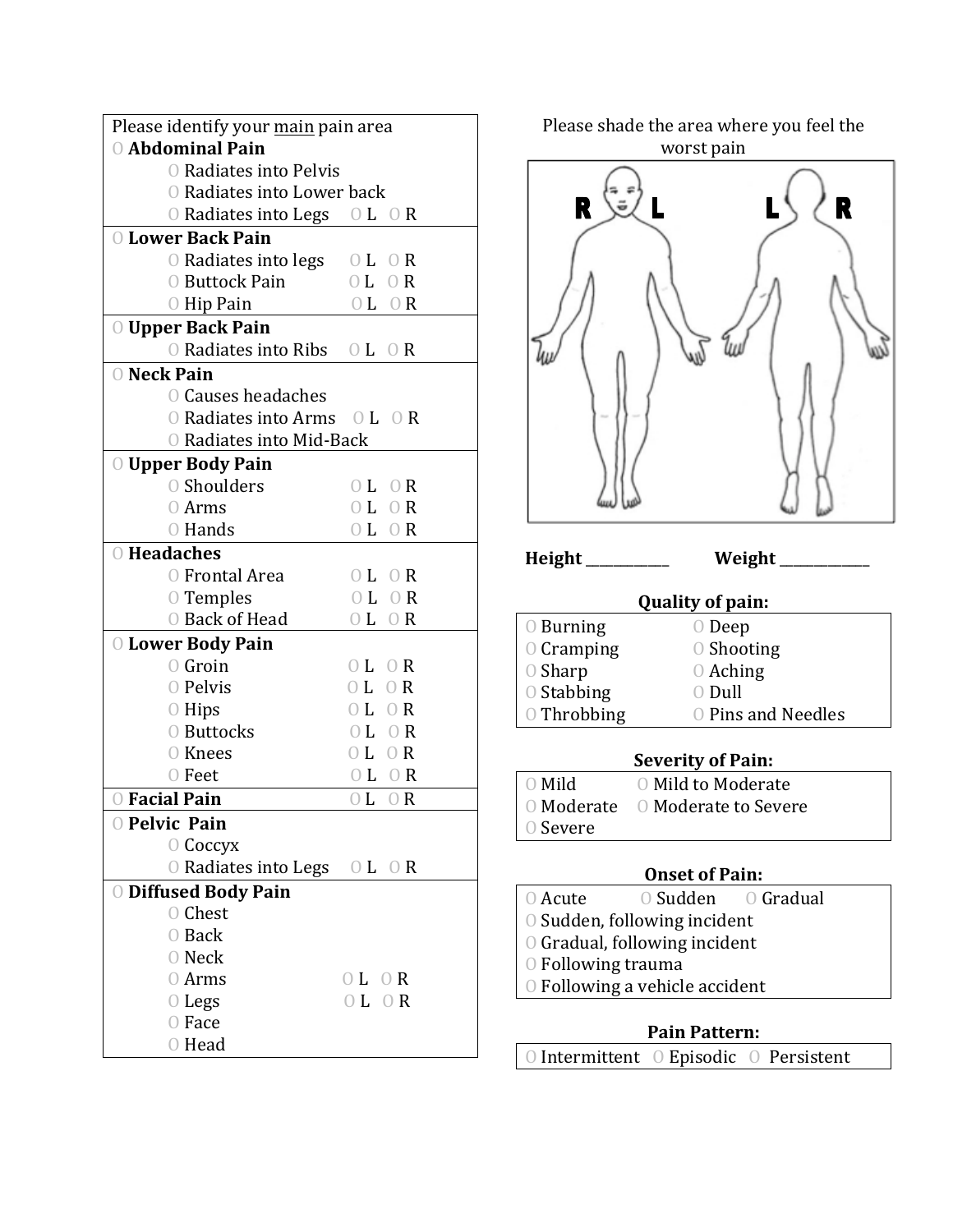### **Duration of Pain:**

- O Years (How many? )  $\circ$  Months (How many? \_\_\_\_\_\_\_\_)
- $\circ$  Weeks (How many? \_\_\_\_\_\_\_\_)
- $\bigcirc$  Other

### **Course of Pain:**

### (Select only one)

| $\circ$ Increasing    | <b>O</b> Rapidly Improving |
|-----------------------|----------------------------|
| 0 Worsening           | <b>O</b> Constant          |
| O Gradual worsening   | O Without Change           |
| 0 Rapidly worsening   | <b>O</b> Recurrent         |
| $O$ Decreasing        | $\circ$ Night Pain         |
| O Gradually improving | O No Night Pain            |



### **Pain Aggravated By:**

| $\circ$ Sneezing         | $O$ Lifting         |
|--------------------------|---------------------|
| $\circ$ Coughing         | $\circ$ Sitting     |
| <b>O</b> Bowel Movements | $\circ$ Standing    |
| $\circ$ Bending          | $\circ$ Walking     |
| 0 Twisting               | <b>O</b> Lying Down |
| Other:                   | None                |
|                          |                     |

### **Pain Relieved By:**

| 0 Rest                      | $\bigcirc$ Ice           |
|-----------------------------|--------------------------|
| <b>O</b> Change in Position | $\circ$ Sitting          |
| 0 Exercise                  | $\circ$ Standing         |
| O Pain Medication           | <b>O</b> Bending Forward |
| 0 Heat                      | O Physical Therapy       |
| 0 Other:                    | None                     |

### **Associated Factors:**

|              | O Abdominal Pain O Incontinence of Stool |
|--------------|------------------------------------------|
| 0 Arthritis  | <b>O</b> Urinary Retention               |
| O Chills     | $O$ Leg Weakness $O L O R$               |
| O Dysuria    | O Arm Weakness O L O R                   |
| 0 Fever      | 0 Numbness                               |
| 0 Flank Pain |                                          |
| $O$ Hip Pain | <b>O</b> History of Malignancy           |
| O None       | O Unintentional weight loss              |

### **Daily Activities Impaired by Pain:**

- O Work O Intimacy O Sleeping O Dressing O Shopping O Chores O Leisure O Bathing
- O None O Exercise

### **Previous Evaluations:**

- O Primary Care O Psychologist O Urgent Care O Pain Management O Emergency Room O Orthopedic Surgeon O Chiropractor O Neurologist  $\circ$  Rheumatologist  $\circ$  Neurosurgeon
- O Physiatrist O None

### **Previous Imaging:**

Please include date of image and of what part of the body image was taken

- 0 Bone Scan
- O EMG \_\_\_\_\_\_\_\_\_\_\_\_\_\_\_\_\_\_\_\_\_\_\_\_\_\_\_\_\_\_\_\_\_\_\_\_\_\_\_\_\_\_
- $O X-ray$ 
	-
- $O$  CT  $\_\_$
- $\bigcirc$  MRI

### **Physical Therapy:**

- O None O Yes (Dates\_\_\_\_\_\_\_\_\_\_
	- O Stretching exercises
		- O Strengthening exercises
		- O TEN's Unit O Heat
		- O Massage O Ice
	- O Other: \_\_\_\_\_\_\_\_\_\_\_\_\_\_\_\_\_\_\_\_\_\_\_\_

### **Previous Injections:**

- O None O Epidural injection O Hip Injection O Vertebroplasty O Facet Injection O Kyphoplasty  $\bigcirc$  Other :
- 

### **Previous Spine Surgery:**

| 0 None        | O Yes- please indicate: |
|---------------|-------------------------|
| Type          |                         |
| Date          | Surgeon                 |
|               |                         |
|               |                         |
| Type<br>Date_ | Surgeon                 |
|               |                         |

### **Assisted Devices:**

| () None  | $\bigcirc$ Cane | 0 Walker     |
|----------|-----------------|--------------|
| 0 Corset | 0 Brace         | O Wheelchair |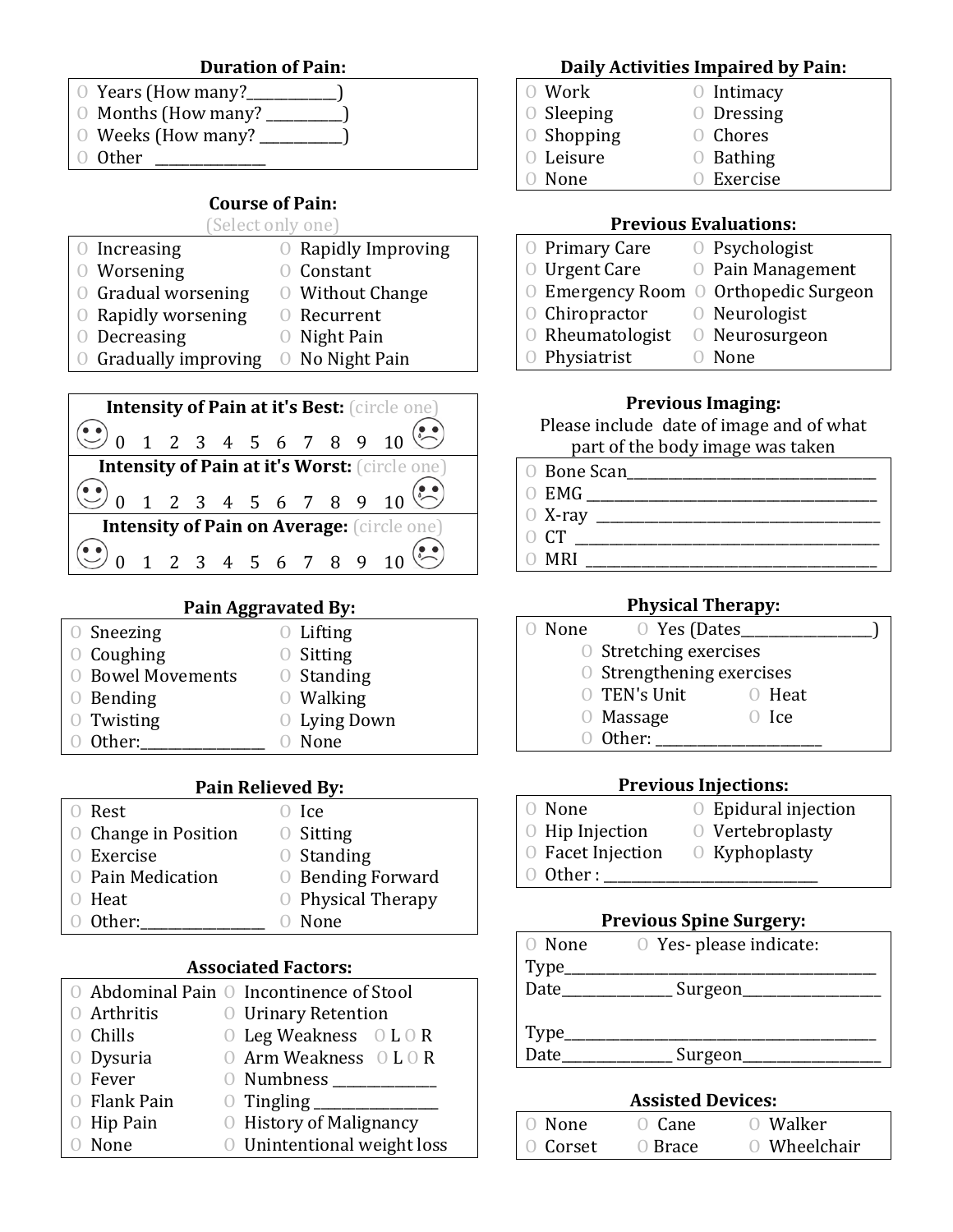### **Previous Pain Medications:**

(Please list dose and frequency)

### **Accident/Injury:**

- 1. Are you currently involved in *litigation*
- regarding your injury? Y/N
- 2. Is your pain a **work related** injury? Y/N
- 3. Is **workman's compensation** involved? Y/N
- 4. **Date** of Accident/Injury? \_\_\_\_\_\_\_\_\_\_\_\_\_\_\_\_\_\_\_\_\_\_\_\_

### **Past Medical History:**

|   | Anemia                     |           | Emphysema              |
|---|----------------------------|-----------|------------------------|
| U | Anxiety                    |           | GI Ulcer               |
|   | Arthritis                  |           | O Heart Attack         |
|   | Asthma                     |           | Hepatitis              |
|   | <b>Atrial Fibrillation</b> |           | HIV/AIDS               |
|   | <b>Bipolar Disorder</b>    |           | Hypertension           |
|   | <b>Bleeding Disorder</b>   |           | <b>Kidney Disease</b>  |
|   | <b>BPH</b>                 |           | Liver Disease          |
|   | Breast Cancer              |           | Osteoporosis           |
|   | <b>Bronchitis</b>          |           | Other Cancer           |
|   | <b>CHF</b>                 |           | Prostate Cancer        |
|   | <b>Clotting Disorder</b>   |           | <b>O</b> Seizures      |
|   | COPD                       |           | <b>O</b> Shingles      |
|   | Coronary Artery Disease    | $\bigcup$ | Stroke                 |
|   | Depression                 |           | <b>Thyroid Disease</b> |
|   | <b>Diabetes</b>            |           | Other:                 |

### **Allergies:**

| O Shell Fish                      | <b>O</b> Contrast Dye | 0 Iodine  |
|-----------------------------------|-----------------------|-----------|
| <b>O</b> Sulfa Drugs              | O Codeine             | $O$ Latex |
| O Seasonal Allergies O Penicillin |                       | O None    |
| 0 Other:                          |                       |           |

## **Family History:**

| (Please specify who if applicable) |  |
|------------------------------------|--|
|                                    |  |

| O Adopted               | <b>O</b> Heart Disease |
|-------------------------|------------------------|
| 0 Alzheimer's           | O High Blood Pressure  |
| 0 Cancer                | $\circ$ Migraine       |
| <b>O</b> Diabetes       | O Osteoporosis         |
| <b>O</b> Mental Illness | O Stroke               |

### **Social History:** (please explain if applicable)

- O History of Drug Abuse
- O Current Drug Abuse\_

### **Alcohol Use:**

| Do you drink? Y/N Drinks per Day?           |  |  |
|---------------------------------------------|--|--|
| <b>Tobacco Use:</b>                         |  |  |
| O Never Smoked O Former Smoker              |  |  |
| $\odot$ Recently Quit $\odot$ Remotely Quit |  |  |
| O Current Smoker O Every day Smoker         |  |  |
| <b>Seathelt Use:</b>                        |  |  |
| O Always O Almost Always O Never            |  |  |
| <b>Work Status:</b>                         |  |  |
| ○ Employed ○ Retired ○ Unemployed           |  |  |
| O Disabled O Self employed                  |  |  |
| <b>ORT Score:</b>                           |  |  |
| (See first page) Score:                     |  |  |

### **Current Medications:**

| Medication                           | Dose(mg)                           | Frequency |
|--------------------------------------|------------------------------------|-----------|
|                                      |                                    |           |
| <u>1.</u>                            |                                    |           |
|                                      |                                    |           |
|                                      |                                    |           |
| $\frac{2.}{3.4}$<br>$\frac{4.}{5.6}$ |                                    |           |
|                                      |                                    |           |
|                                      |                                    |           |
| 7.                                   |                                    |           |
| 8.                                   |                                    |           |
| $\overline{9}$ .                     |                                    |           |
| 10.                                  |                                    |           |
|                                      | Are you taking blood thinners? Y/N |           |

### **Past Surgical History:**

| O Adenoidectomy           | Hysterectomy                       |
|---------------------------|------------------------------------|
| Appendectomy              | Lumpectomy                         |
| Knee Arthroscopy          | Large Bowel res.                   |
| <b>Back Surgery</b>       | Mastectomy                         |
| O Cervical                | Prostate surgery                   |
| O Thoracic                | Plastic surgery                    |
| 0 Lumbar                  | <b>O</b> Shoulder surgery          |
| <b>O</b> Brain Surgery    | $0L \cap R$                        |
| Carpal Tunnel             | O Small Bowel res.                 |
| $0L \theta R$             | Thyroidectomy                      |
| <b>O</b> Cataract Surgery | Tonsillectomy                      |
| <b>CABG</b>               | Hip Replacement                    |
| Coronary artery dilation  | L<br>$\bigcirc$ R                  |
| Detached retina repair    | Knee Replace<br>$\left( \ \right)$ |
| Gallbladder               | L<br>$\bigcirc$ R                  |
| Hemorrhoidectomy          | Tubal Ligation                     |
| Hernia repair             | Vasectomy                          |
| Other:                    | Pace Maker                         |